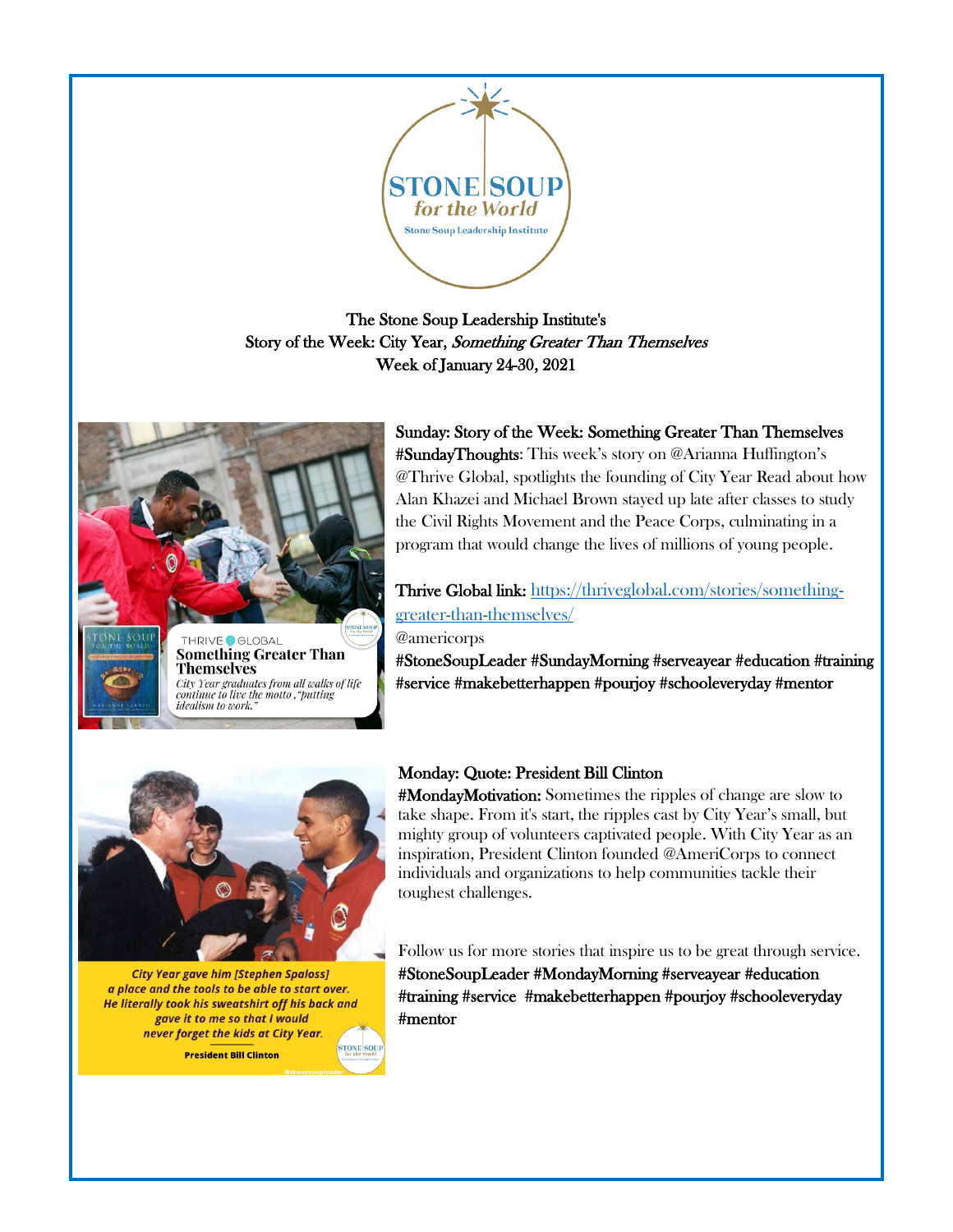

### Tuesday: Hero Report: Alan Khazei & Michael Brown, City Year

The call to serve is universal. It is not limited to a neighborhood or a city. Watch this video to see why, in the words of Hillary Clinton, City Year members "are what's right about America."

### Hero Report video: <https://youtu.be/6J-9v9zVBPA>

### @americorps

#StoneSoupLeader #serveayear #education #training #serice #makebetterhappen #pourjoy #schooleveryday #mentor



### Wednesday: Honor Roll: City Year

#CalltoAction: Deciding to serve a purpose greater than oneself doesn't have to be daunting. When you join City Year, you are surrounded by support. City Year members receive robust training to develop skills for the job and beyond, and they become a part of a team helping to lift student achievment in under-resourced schools. After the year of service, many City Corps members become leaders in communities where they live and work.

Are you ready to make a difference? Start here: <https://www.cityyear.org/>

### @americorps

#StoneSoupLeader #serveayear #education #training #serice #makebetterhappen #pourjoy #schooleveryday #mentor



#### OCTOBER 6, 2000

#### **New Island Initiative Encourages Volunteerism**



word for helping others?"<br>Hauck asked Chilmark "What's a Morgan Hauck asked Chilmark<br>students "Volunteer," said seven- yearold Dakota del Viento

Morgan traveled from Providence, R.I., to speak at seven school assemblies<br>this week, sharing her excitement about helping others through City

After graduating from the Martha's Vineyard Regional High School, she<br>decided to give two years of her life to City Year and help disadvantaged kids. Inviting students to participate in<br>Make a Difference Day, she said, "If I can do it five days a week, you can do tan as it me day," adding, "You can make a difference, too."

For the last 10 years, millions of

people across the country have been organizing service projects in their communities on this national day of service. The Stone Soup Foundation is working with teachers, parents and community organizations to create the first Make a Difference Day, set for<br>Oct. 28 on Martha's Vineyard. "It's about bringing people together to<br>accomplish many things in one day," says Ted Morgan, co-chairman of the

Thursday: Thrive Global #Throwback Thursday: The Stone Soup Leadership Institute's programs encouraged young people to serve. Read how City Year's Morgan Hauck inspired hundreds of young people, teachers, schools to help organizations on Martha's Vineyard for Make a Difference Day. Our mission remains the same today: to inspire and educate young people to become leaders in their lives, communities, and our world.

### @americorps

#StoneSoupLeader #serveayear #education #training #service #makebetterhappen #pourjoy #schooleveryday #mentor